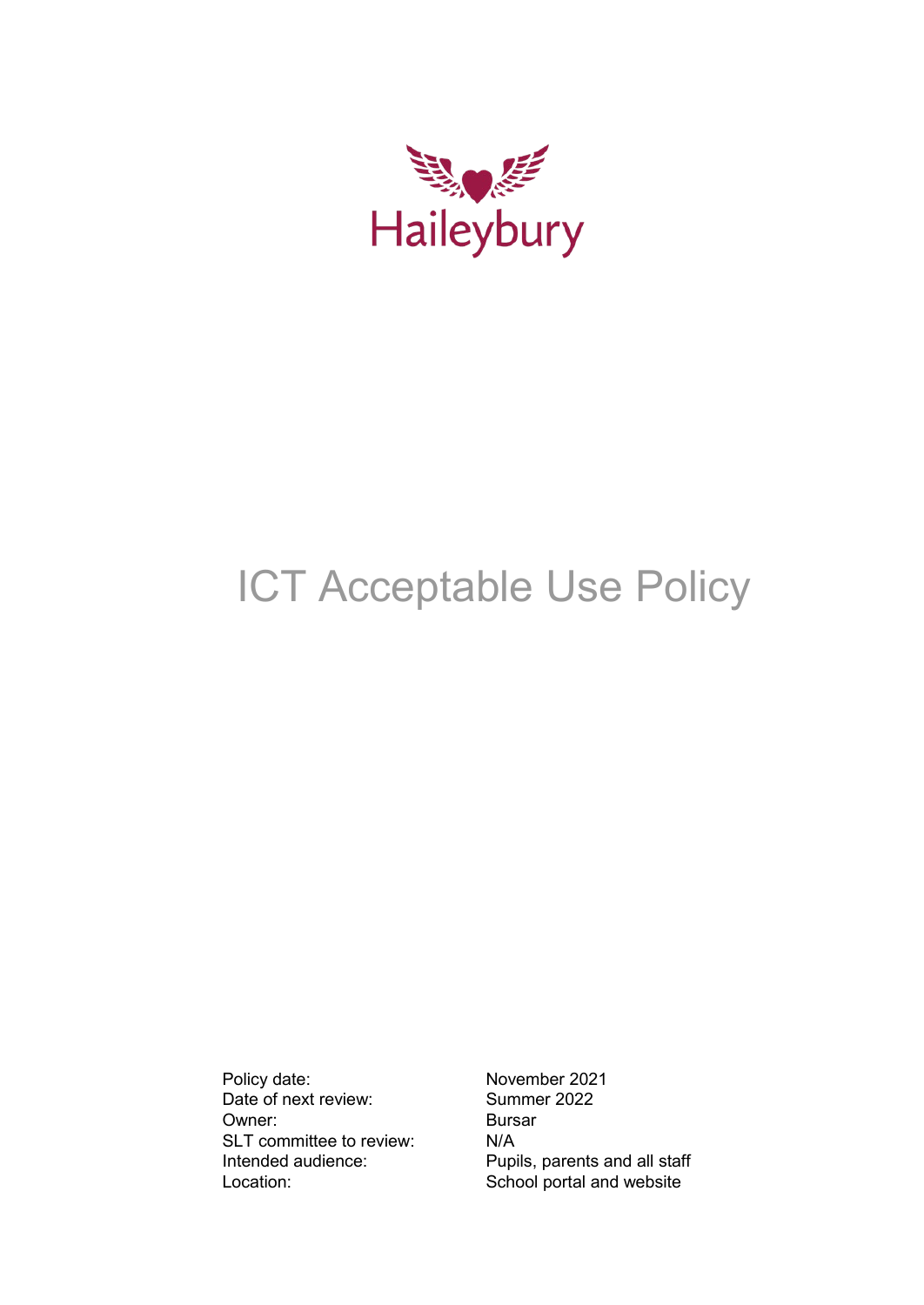## **1. Purpose of this policy**

- a. To keep the entire Haileybury community safe and well.
- b. To preserve the reputation of Haileybury and its community.
- c. To highlight the power of technology for learning and collaboration.

This policy therefore applies equally to all members of the Haileybury community: pupils, staff, and residents.

#### **2. Definitions**

- a. In this policy the term 'device' refers to any electronic tool used within the School.
- b. Usually such devices will be connected to a network of some sort for example the school wireless or cabled network. The devices may be owned by the School, or may be personal devices, and it is possible that they are not connected to our network - for example they connect to the internet via 4G/5G. They may not connect to any network in an obvious way - such as a digital camera, or a USB stick or external hard drive.
- c. 'Cloud services' are systems such as G Suite, Zoom, Notability or one of the many other school managed online services.
- d. 'Social media' refers to communication applications, websites or platforms that are used for text or instant messaging, or posting messages, status updates, videos, animations or photographs. This can include 'closed' social media groups such as WhatsApp or Signal.

#### **3. Acceptable use**

- a. Acceptable use of the Haileybury School network equates to conducting ourselves at all times - in the following ways:
	- i. Safe
	- ii. Legal
	- iii. Careful
	- iv. Ethical
	- v. Mindful of the Haileybury community
- b. In a busy boarding school, there are times when you will be permitted to use electronic devices for personal reasons - reasons that are not educationally valid or work-related. This is of course acceptable when you are not required to be engaged in school-related tasks, during designated school hours, on the understanding that you are following the guidance above.
- c. Situations when you use electronic devices for personal reasons will vary for example after the school day has ended; when in your homes during non-contact times; when off site such as travelling to/from a fixture, or you may need to use a device where permitted for an essential personal reason during school or work time. The bullet points above apply at all of these times.

#### **4. Unacceptable use**

- a. We consider unacceptable use to be viewing, posting or commenting on content that falls under the following categories:
	- i. Unsafe examples: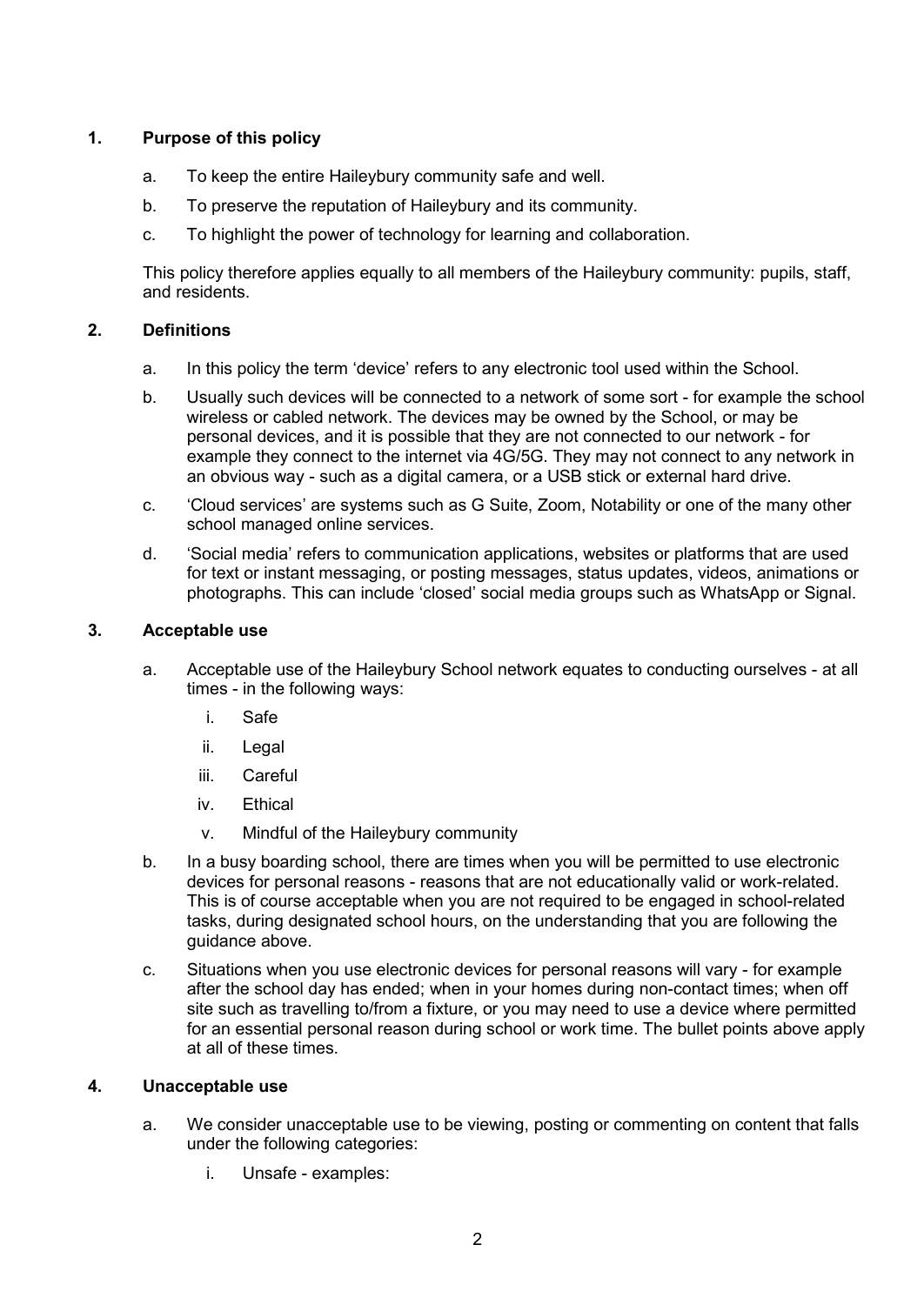- Visiting sites which appear to be legitimate but which on reflection are fake, and are attempting to ensnare you into sharing highly personal information
- Use of a VPN or proxy server to connect with other networks the Haileybury firewall and protection systems are designed to keep you safe. Attempting to use a VPN to bypass these is therefore something that is potentially unsafe
- ii. Illegal examples:
	- Copyright infringement
	- Fraud
	- **Radicalisation**
	- Sending abusive, offensive or harassing material to or about others (typically referred to as 'cyber bullying') - for example via Social Media - this includes any material which is abusive on the grounds of race, nationality, ethnicity, religion, belief, gender, sexuality, age or disability
	- Attempting to hack into networks
	- Posting or sharing false material about another person or organisation
- iii. Careless examples:
	- Posting or sharing material about another organisation or individual which may not be true
	- Commenting on a situation in a way which could easily be misinterpreted such as using sarcasm on a sensitive topic in Twitter or Instagram
	- Staff connecting with pupils via electronic means, such as personal email accounts, messages or social media, and vice versa - this can potentially blur the professional boundary between staff and pupils
- iv. Unethical examples:
	- Viewing obscene, inflammatory or pornographic content this might also be illegal, depending on the content
	- Failing to consider the needs of others in the way that you are using the Haileybury network
- v. Oblivious to the needs of the Haileybury community examples:
	- Posting content that might impact negatively on the Haileybury community, such as unkind comments about other schools in a WhatsApp group, or which might bring the name of the School into disrepute
	- Disclosing personal information about others in public without their consent

# **5. Monitoring**

- a. Our School does all that it reasonably can do in order to keep every member of our community safe. For this reason we deploy software which monitors use of our network, and filters out content that is potentially harmful, unethical or illegal.
- b. If you use school-supplied software or hardware, then we are able to monitor the use of that - for example a school iPad, or access to Gmail. We can monitor the use of schoolsupplied software, such as Gmail, even if you use it outside of the school network, such as in a different location, or over a mobile phone network. Please be mindful that, if you are connecting to networks via other means, such as 4G or 5G mobile phone networks, you are still a member of the Haileybury community, and we still expect you to conduct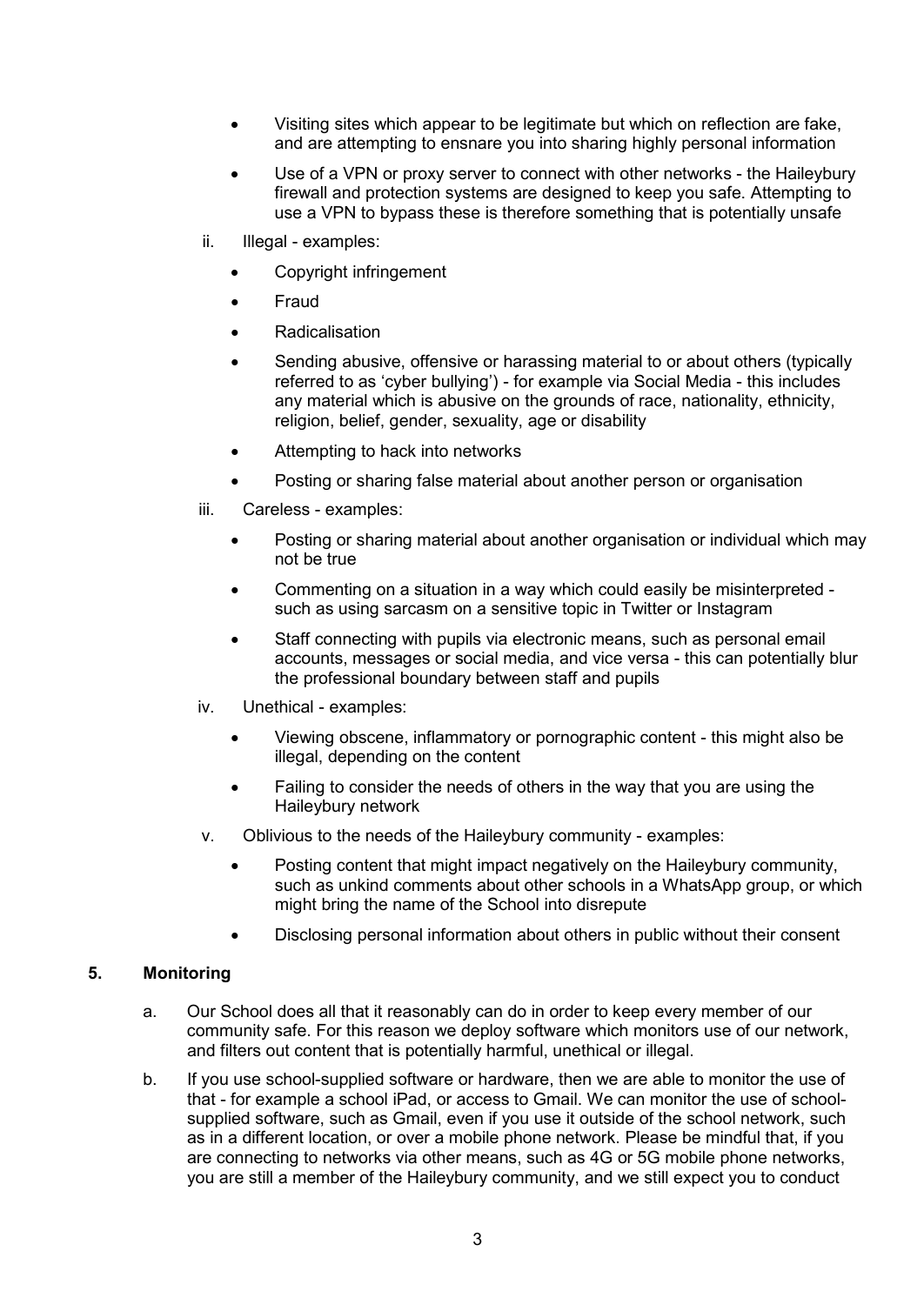yourself in a safe, legal, careful and ethical manner, and to be mindful of the needs of the wider Haileybury community. Further note that, if you are signed in to your @haileybury.com gmail account, we are able to monitor your activities on connected software services such as YouTube or google searches, even if you are on a different network and in a different location. You can of course sign out of your Haileybury domain on your personal device, and we would not be able to nor wish to monitor your activities using an account other than a Haileybury-provided one. Please note that the majority of data relating to pupils in schools is considered to be either 'personal' or 'sensitive', under Data Protection law. How we handle such data is dealt with further in our Data Protection Policy.

#### **6. Good practice**

We require users to:

- a. Create a password that is both memorable for the user and complex enough not to be guessed easily.
- b. Avoid sharing their password with anybody else this could lead to a potential security breach.
- c. Ensure that they log off from computers that are easily accessible to other people.
- d. Do not share personal devices with other people, or at the very least avoid being signed in to a device that is shared with somebody else.
- e. If you need to report violations of this policy remembering that the purpose of this policy is to protect people - then please get in touch with Mr. Stephen Trask or Dr. Laura Pugsley.
- f. Equally, if you are unsure about anything relating to safe or acceptable use of devices within Haileybury, then please get in touch with Mr. Stephen Trask or Dr. Laura Pugsley.

## **7. Sanctions**

- a. Our aim is to take a firm but practical approach to dealing with breaches of this policy.
- b. In some circumstances you might require support and guidance because you have inadvertently stumbled into a situation that you find difficult to extract yourself from.
- c. In other circumstances you might have breached this policy due to carelessness, or worse if your actions are deliberate.
- d. Sanctions following a breach of this policy will be at the discretion of the Master, in line with our School Behaviour, Rewards and Sanctions Policy (for pupils) or our Disciplinary Procedures (for staff).

#### **8. Confirmation of Understanding**

"I confirm that I have read and understand the School's ICT Acceptable Use Policy and agree to adhere to it. I understand that a breach of this policy could result in disciplinary action under the School's relevant policies and procedures."

Please follow the link below to digitally sign this policy according to the above statement:

**[Click here to sign](https://docs.google.com/forms/d/e/1FAIpQLSe_FeRzUq2xz0ebTsZLbJpnJzbLPHCyMTRVKYV-T0Dzpf_09A/viewform?usp=sf_link)**